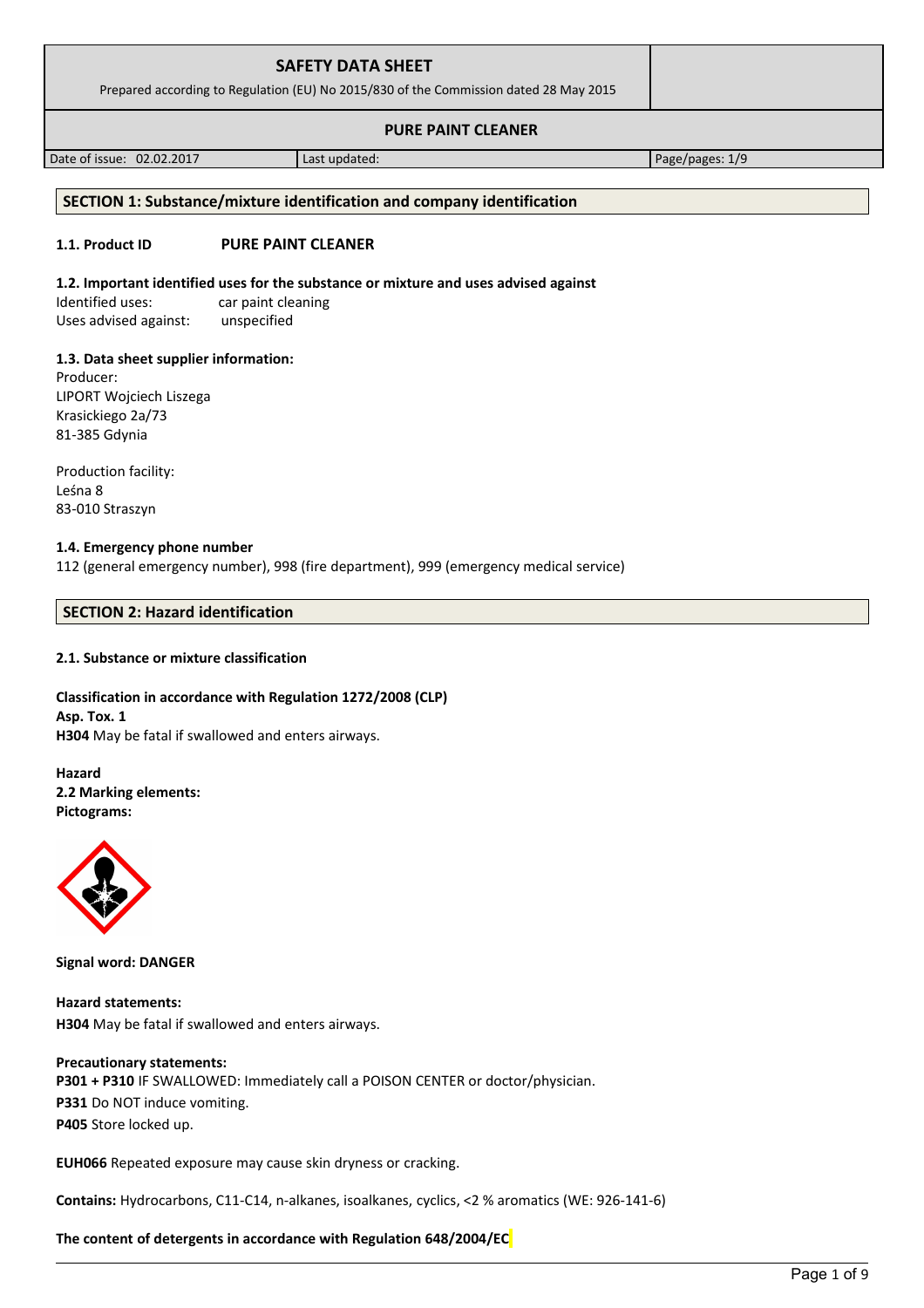| <b>SAFETY DATA SHEET</b><br>Prepared according to Regulation (EU) No 2015/830 of the Commission dated 28 May 2015 |               |                 |  |
|-------------------------------------------------------------------------------------------------------------------|---------------|-----------------|--|
| <b>PURE PAINT CLEANER</b>                                                                                         |               |                 |  |
| Date of issue: 02.02.2017                                                                                         | Last updated: | Page/pages: 2/9 |  |

15–30% aliphatic hydrocarbons

<5% nonionic surfactants

# **2.3 Other threats:**

The product's vapors may create an explosive mixture when combined with air.

No information regarding the meeting of PBT or vPvB criteria in accordance with appendix XIII of the REACH regulation. No appropriate research has been carried out on this product.

# **SECTION 3: Composition/component information**

# **3.1. Substances**

Not applicable

# **3.2. Mixtures**

Dangerous components:

|                                                                                                                                                                                              |                 | <b>CLP classification</b>                     |                                  |  |
|----------------------------------------------------------------------------------------------------------------------------------------------------------------------------------------------|-----------------|-----------------------------------------------|----------------------------------|--|
| <b>Product ID</b>                                                                                                                                                                            | Quantity<br>[%] | <b>Hazard classification</b>                  | <b>Hazard statements codes</b>   |  |
| Hydrocarbons, C11-C14, n-alkanes,<br>isoalkanes, cyclics, <2 % aromatics<br>CAS number: -<br>EC number: 926-141-6<br>Index number: -<br>REACH registration number: 01-<br>2119456620-43-XXXX | $10 - 30$       | Asp. Tox.1                                    | H304                             |  |
| Ethoxylated alcohol C12-C14<br>CAS number: 68439-50-9<br>EC NUMBER: polymer<br>Index number: -<br>REACH registration number: -                                                               | $\mathbf{1}$    | Acute Tox. 4<br>Eye Dam. 1<br>Aquatic Acute 1 | H <sub>302</sub><br>H318<br>H400 |  |

The full meaning of hazard statements has been given in section 16.

# **SECTION 4: First aid measures**

# **4.1. Description of first aid measures**

#### **Routes of exposure:**

Inhalation, ingestion, skin and eye contact.

# **Inhalation:**

Take the affected person out into fresh air. Place in a comfortable position. Ensure peace and protect against heat loss.

# Provide medical assistance if necessary.

# **Consumption:**

Rinse mouth with water, drink 2-3 cups of water, consult a doctor. Do not induce vomiting. If unconscious do not give anything by mouth.

Transport the affected person to hospital if necessary. Ensure peace, place in a lying position and protect against heat loss. **Eye contact:**

Remove any contact lenses if possible.

Flush with plenty of lukewarm water for 10–15 minutes with eyelids wide open. Place the upper eyelid on the lower eyelid from time to time. Cover the eyes with a compress.

Provide ophthalmologist assistance if necessary.

# **Skin contact:**

Take off the contaminated clothes and shoes.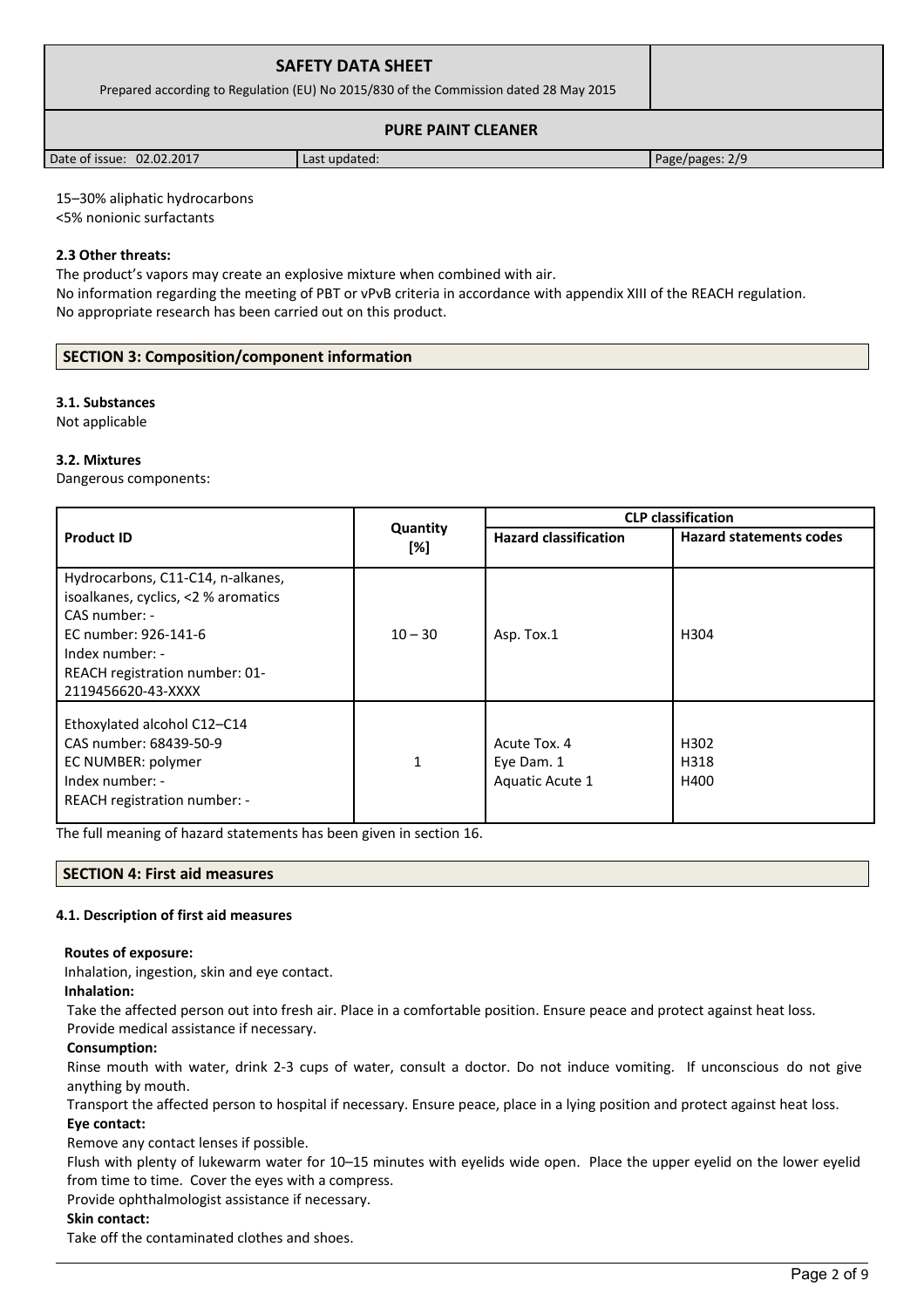| <b>SAFETY DATA SHEET</b><br>Prepared according to Regulation (EU) No 2015/830 of the Commission dated 28 May 2015 |               |                 |  |
|-------------------------------------------------------------------------------------------------------------------|---------------|-----------------|--|
| <b>PURE PAINT CLEANER</b>                                                                                         |               |                 |  |
| Date of issue: 02.02.2017                                                                                         | Last updated: | Page/pages: 3/9 |  |

Wash the contaminated skin with plenty of water and then with water containing mild soap. Seek medical attention if skin irritation persists.

# **4.2. Most important symptoms and effects, both acute and delayed**

No further data available.

#### **4.3. Indication of any immediate medical attention and special treatment needed**

The course of action is decided on by a medical doctor, based on an examination of the person affected.

# **SECTION 5: Fire emergency procedure**

# **5.1. Extinguishing agents**

**Suitable extinguishing agents:** alcohol-resistant foam or dry extinguishing agents, carbon dioxide extinguishers, sand, soil, water aerosol. Choose extinguishing agents based on the conditions of the environment. **Unsuitable extinguishing agents:** High volume water jet.

# **5.2. Special threats related to the substance or mixture**

In case of fire, high temperatures cause a release of hazardous decomposition products that contain carbon monoxides.

#### **5.3. Information for the fire department**

Spray the containers located in the fire area with water, remove from the hazardous area if possible. In case of a fire in an enclosed environment, use protective clothing and compressed air breathing apparatus. Do not allow the extinguishing agents into ground waters, surface waters, or sewage systems.

# **SECTION 6: Measures regarding accidental release into the environment**

# **6.1. Individual safety measures, protective equipment and emergency procedures**

For persons other than emergency personnel: notify the appropriate authorities of the emergency. Remove any persons not participating in the containment procedures from the contamination area. For emergency personnel: Ensure proper ventilation, use individual safety measures.

#### **6.2. Environmental safety measures**

Prevent the contamination from spreading into sewage systems and water reservoirs.

#### **6.3. Methods of removing and preventing the spread of contamination:**

Prevent the contamination from spreading and attempt removal using absorptive materials (sand, diatomite, universal absorbent), place the contaminated materials in properly marked containers for subsequent utilization in accordance with the mandatory provisions of the law.

#### **6.4. References to other sections**

Product waste disposal – see section 13 of this data sheet. Individual protective measures – see section 8 of this data sheet.

# **SECTION 7: Storage and use of substances and mixtures**

#### **7.1. Precautions for safe handling**

**Recommendations for handling the mixture**  Avoid direct contact with the mixture. Avoid inhalation. Prevent from spreading into sewage systems. **Apply general provisions of the industrial work hygiene**  Do not eat, drink or smoke when using the product.

Replace the contaminated clothing.

Wash hands thoroughly after handling.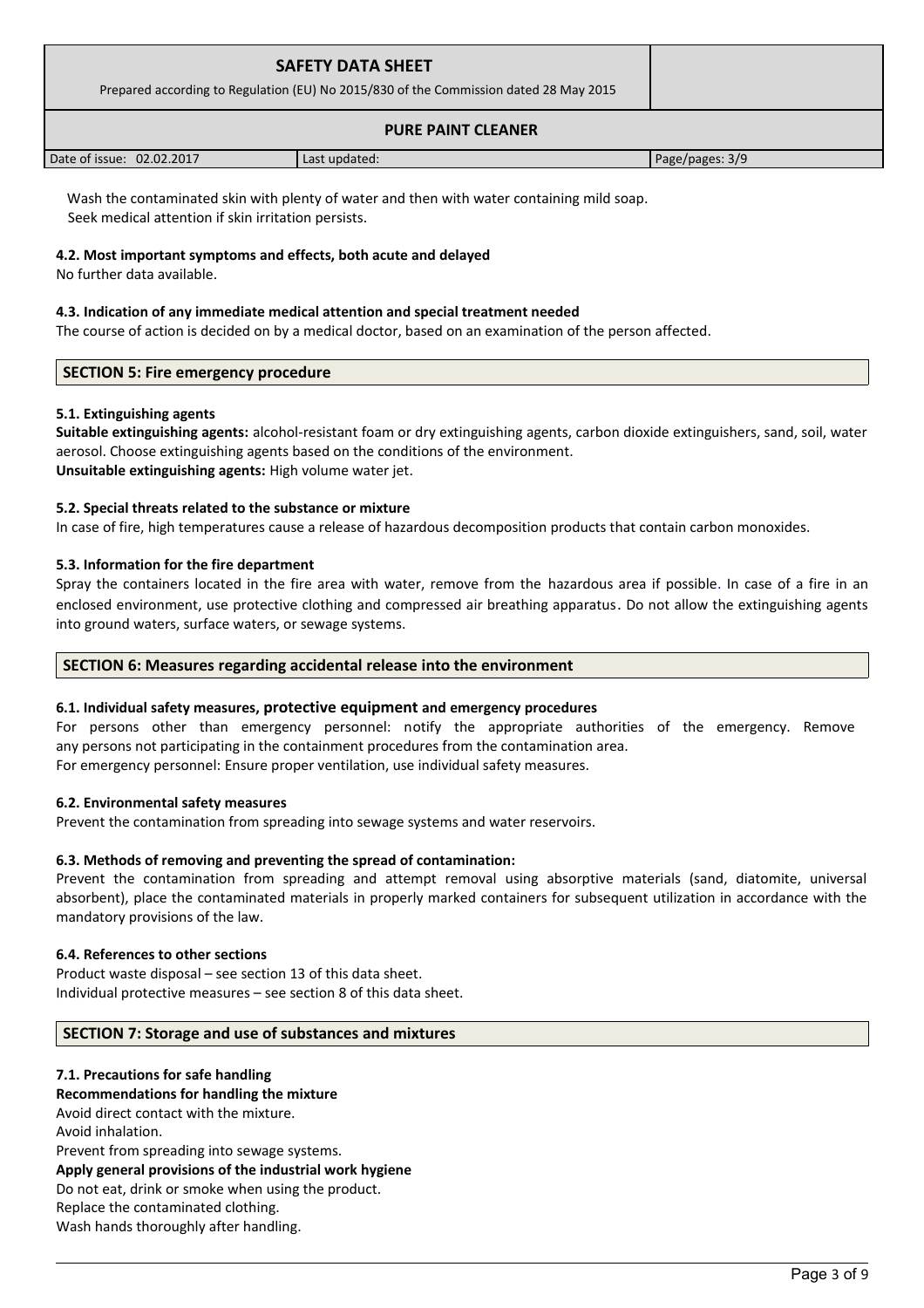| <b>SAFETY DATA SHEET</b><br>Prepared according to Regulation (EU) No 2015/830 of the Commission dated 28 May 2015 |               |                 |
|-------------------------------------------------------------------------------------------------------------------|---------------|-----------------|
|                                                                                                                   |               |                 |
| Date of issue: 02.02.2017                                                                                         | Last updated: | Page/pages: 4/9 |

Wash contaminated clothing before reusing. Wash hands and face before breaks at work.

#### **7.2. Safe storage regulations, including any mutual incompatibility information**

Store in a well-ventilated area.

Keep container tightly closed.

Store in a cool place.

Protect from sunlight and sources of heat.

Do not store with food or animal feeding stuffs.

Always use containers made of materials analogous to the original ones.

Open containers should be handled very carefully so as to prevent spillage.

Do not handle until all safety precautions have been read and understood.

#### **7.3. Specific end use(s)**

See section 1.2 of this data sheet.

#### **SECTION 8: Exposure controls/individual protective measures**

#### **8.1. Control parameters**

#### **The national highest acceptable concentration values in the work environment**

in accordance with the Notice of the Minister of Labor and Social Policy of 6 June 2014 on the highest acceptable concentration and intensity of factors detrimental to health in the work environment (Dz.U. (Journal of Laws) 2014, item 817).

| <b>NAME OF THE SUBSTANCE</b> |         | $NDS$ (mg/m3) | <b>NDSCh</b> (mg/m <sup>3</sup> ) | $N$ DSP (mg/m3) |
|------------------------------|---------|---------------|-----------------------------------|-----------------|
| $- - -$                      | $- - -$ | $- - -$       | $- - -$                           | $- - -$         |

#### **8.2. Exposure controls**

**Appropriate technical control measures:** Storage rooms and work stations should be adequately ventilated to keep vapor concentration below the limit value.

#### **Appropriate technical control measures**

Storage rooms and work stations should be adequately ventilated.

# **Individual safety measures**



#### **Face and eye protection**

If while using the product splashing may occur – use tight-fitting safety glasses or faceshield screens according to EN 166. **Skin protection** 



#### **Hand protection**

Wear protective gloves according to EN 374.

Recommended material: rubber, neoprene.

When selecting glove materials, consider their breakthrough time, rates of diffusion and degradation.

The protective gloves should be regularly changed or replaced immediately if damaged (torn, perforated), or when first signs

of wear and changes in their appearance occur (color, flexibility, shape).

A protective cream should be applied to all uncovered parts of the body.

# *Body protection*

The protective suit against chemicals.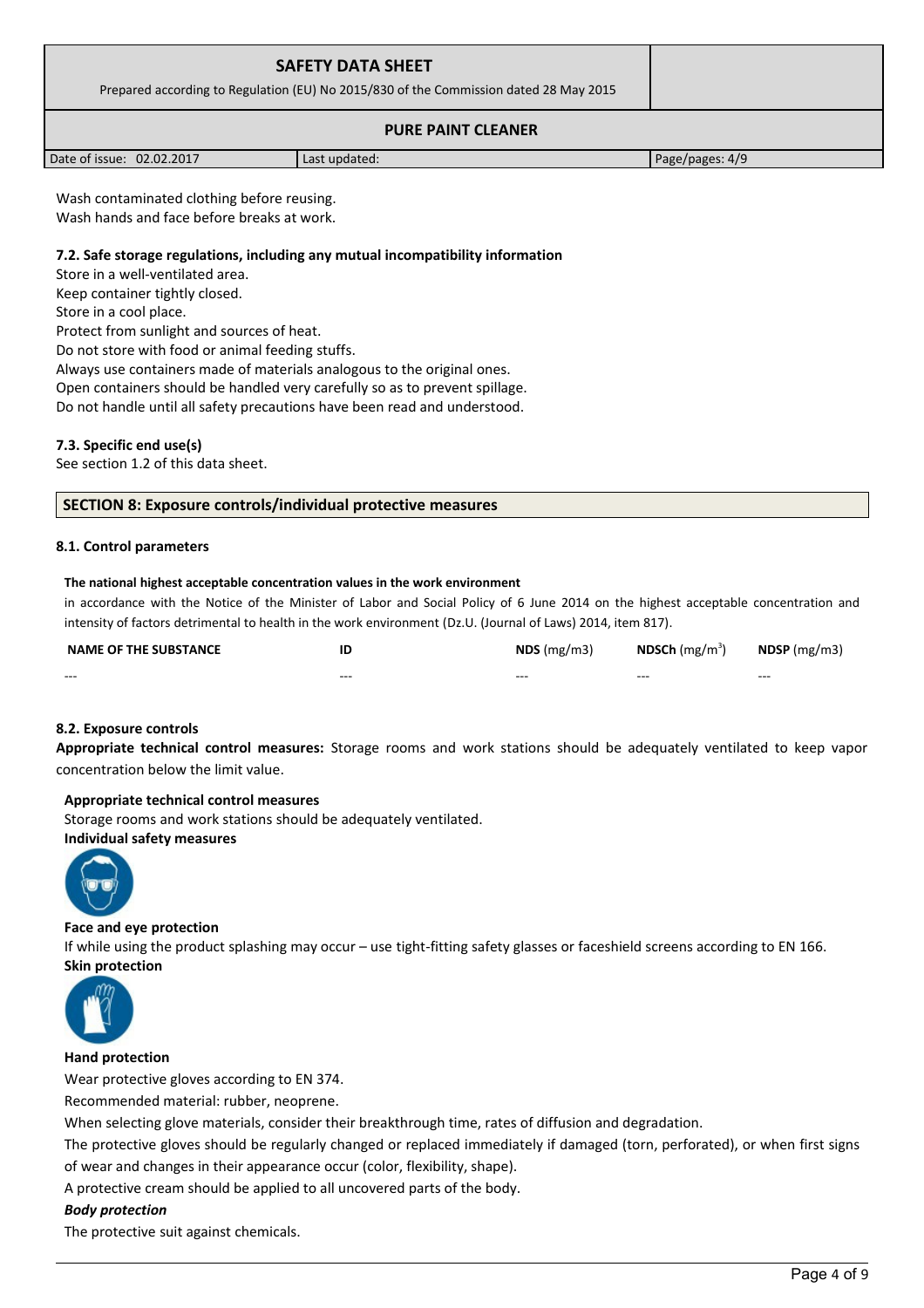| <b>SAFETY DATA SHEET</b><br>Prepared according to Regulation (EU) No 2015/830 of the Commission dated 28 May 2015 |               |                 |
|-------------------------------------------------------------------------------------------------------------------|---------------|-----------------|
| <b>PURE PAINT CLEANER</b>                                                                                         |               |                 |
| Date of issue: 02.02.2017                                                                                         | Last updated: | Page/pages: 5/9 |

The selection of individual protection measures must be made taking into account the concentration and quantity of the hazardous substance occurring in the work environment.

**Respiratory tract protection**

Not necessary if ventilation is adequate.

**Environment exposure controls** 

Do not discharge into sewage systems or ground waters.

**General safety and hygiene recommendations**

Follow good hygiene practice.

# **SECTION 9: Physical and chemical properties**

# **9.1. Basic physical and chemical property information**

| Appearance:                                   | Under normal conditions: liquid |
|-----------------------------------------------|---------------------------------|
| Color:                                        | No data                         |
| Odor:                                         | <b>Distinctive</b>              |
| <b>Odor threshold:</b>                        | No data                         |
| pH:                                           | No data                         |
| Melting point/freezing point:                 | No data                         |
| Initial boiling point and boiling range:      | No data                         |
| Flash point:                                  | No data                         |
| Flammability (solid, gas):                    | No data                         |
| Upper/lower flammability or explosive limits: | No data                         |
| Vapor pressure:                               | No data                         |
| Vapor density:                                | No data                         |
| <b>Relative density:</b>                      | No data                         |
| Solubility:                                   | No data                         |
| Partition coefficient: n-octanol/water:       | No data                         |
| Auto-ignition temperature:                    | No data                         |
| Decomposition temperature:                    | No data                         |
| Viscosity:                                    | No data                         |
| <b>Explosive properties:</b>                  | Not applicable                  |
| <b>Oxidizing properties:</b>                  | Not applicable                  |
|                                               |                                 |

# **9.2. Additional information**

No additional analysis results.

# **SECTION 10: Stability and reactivity**

# **10.1. Reactivity**

The mixture is chemically stable under normal conditions.

# **10.2. Chemical stability**

The product is stable when properly used, stored and transported.

# **10.3. Potential for hazardous reactions**

No data

# **10.4. Conditions to avoid**

Avoid high temperatures, direct sunlight, hot surfaces and open fire.

# **10.5. Incompatible materials**

Acids, bases, oxidizing agents.

# **10.6. Hazardous decomposition products**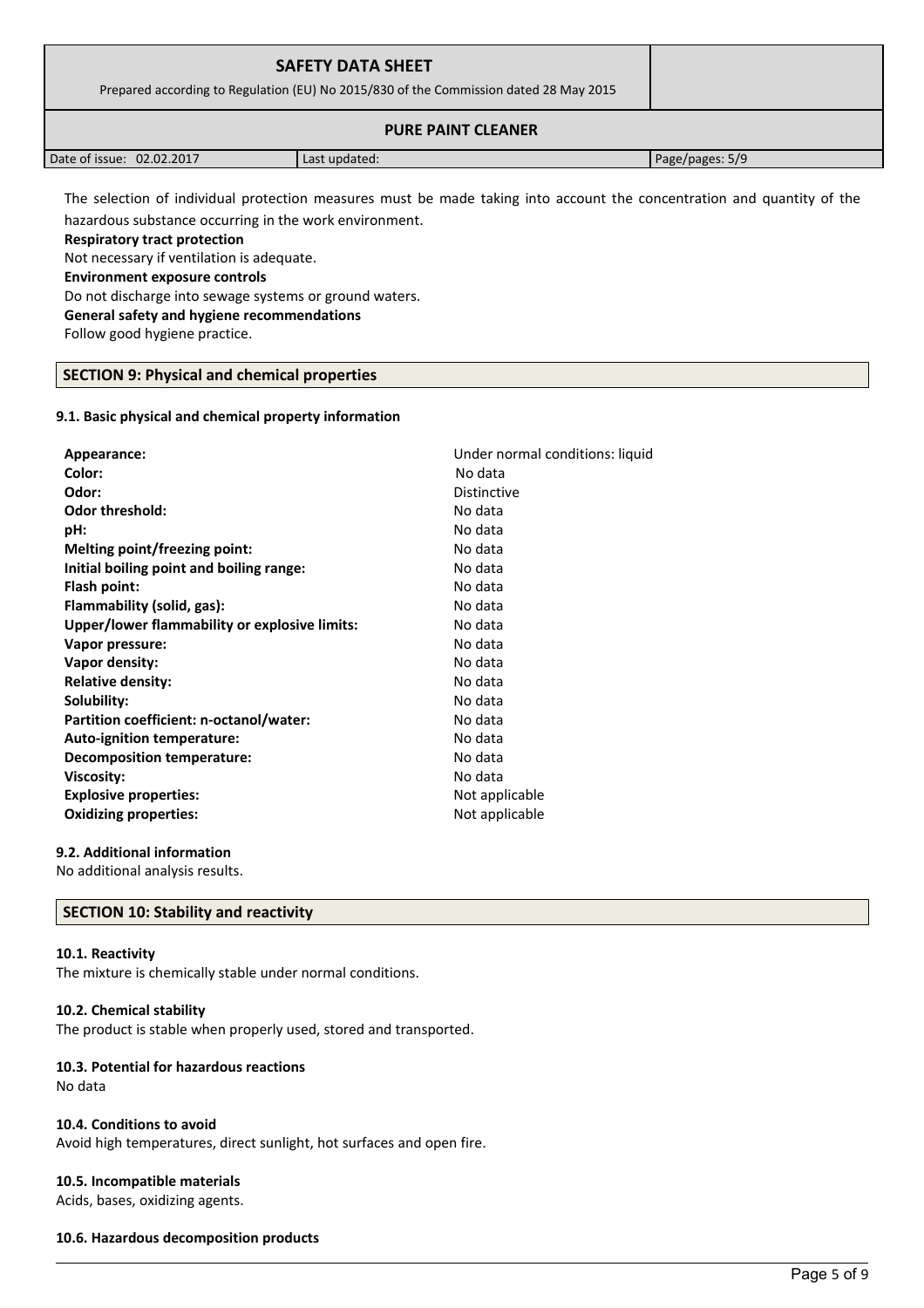| <b>SAFETY DATA SHEET</b><br>Prepared according to Regulation (EU) No 2015/830 of the Commission dated 28 May 2015 |  |
|-------------------------------------------------------------------------------------------------------------------|--|
| <b>PURE PAINT CLEANER</b>                                                                                         |  |

Date of issue: 02.02.2017 | Last updated: Page/pages: 6/9

Do not occur when used in accordance with its purpose.

# **SECTION 11: Toxicological information**

# **11.1. Information regarding toxicological effects**

# **Acute toxicity**

 Hydrocarbons, C11-C14, n-alkanes, isoalkanes, cyclics, <2 % aromatics LD50 oral >5000 mg/kg LD50 dermal >5000 mg/kg LC50 (inhalation, vapor) >5000 Ethoxylated alcohol C12–C14 LD50 (oral, rat) 1200 mg/kg LD50 (dermal, rabbit) > 2000 mg/kg **Skin corrosion/irritation** Based on available data, the classification criteria are not met. **Serious eye injury/irritation** Based on available data, the classification criteria are not met. **Allergenic influence on respiratory tract or skin** Based on available data, the classification criteria are not met. **Mutagenic influence on reproductive cells** Based on available data, the classification criteria are not met. **Carcinogenicity** Based on available data, the classification criteria are not met. **Harmful influence on reproductive organs** Based on available data, the classification criteria are not met. **Toxic influence on target organs – single exposure** Based on available data, the classification criteria are not met. **Toxic influence on target organs – repeated exposure** Based on available data, the classification criteria are not met. **Hazard caused by aspiration** May be fatal if swallowed and enters airways.

# **SECTION 12: Environmental information**

# **12.1. Toxicity**

Hydrocarbons, C11-C14, n-alkanes, isoalkanes, cyclics, <2 % aromatics Fish (Oncorhynchus mykiss): LL0 1000 mg/l, 96 h Invertebrates (Daphnia magna): EL0 1000 mg/l, 48 h Algae (Pseudokirchnerirlla subcapitata): EL0 1000 mg/l, 72 h Ethoxylated alcohol C12–C14 Acute toxicity for fish: LC50 1.1-2.6 mg/l, 96 h Acute toxicity for crustacea: EC50 0.4-4.3 mg/l, 48 h Acute toxicity for algae: ErC50 1.23-2.9 mg/l, 72 h Acute toxicity for bacteria: EC50 > 10 g/l, 3 h Chronic toxicity for algae: EC10 0.137 mg/l, 72 h Chronic toxicity for crustacea: 0.355–0.803 mg/l, 21 d Chronic toxicity for fish: 0.079 mg/l, 21 d

# **12.2. Durability and dissolution potential**

 Hydrocarbons, C11-C14, n-alkanes, isoalkanes, cyclics, <2 % aromatics: readily biodegradable Ethoxylated alcohol C12–C14 readily biodegradable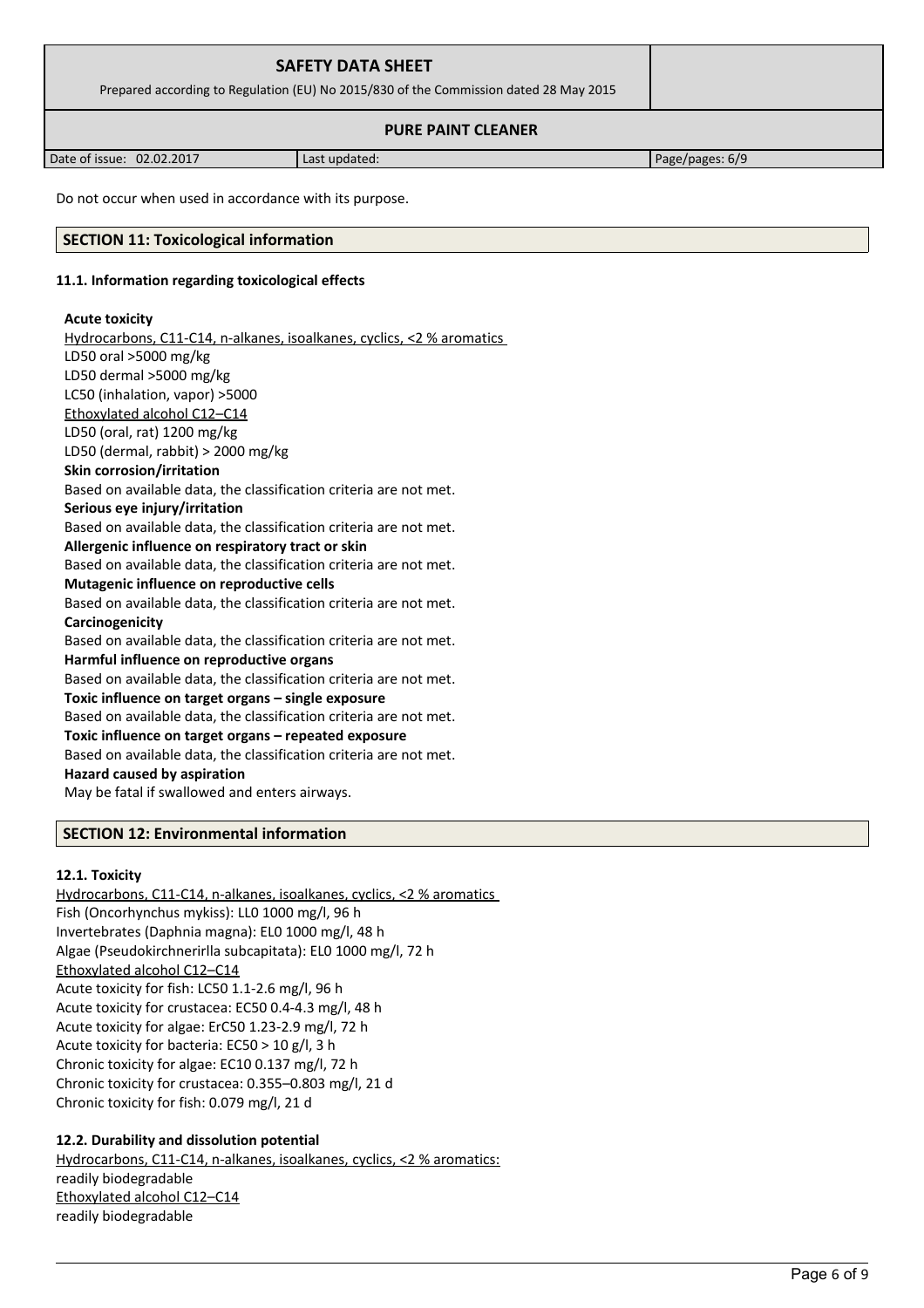| <b>SAFETY DATA SHEET</b><br>Prepared according to Regulation (EU) No 2015/830 of the Commission dated 28 May 2015 |  |
|-------------------------------------------------------------------------------------------------------------------|--|
| <b>PURE PAINT CLEANER</b>                                                                                         |  |

Date of issue: 02.02.2017 Last updated: Page/pages: 7/9

# **12.3. Bioaccumulation capacity**

Ethoxylated alcohol C12–C14 Log Po/w: 4.63–5.71; BCF < 500: High bioaccumulation potential

# **12.4. Soil mobility**

No data

**12.5. Results of PBT and vPvB properties evaluation** No data

# **12.6. Other harmful effects**

No data

# **SECTION 13: Waste disposal**

# **13.1. Waste disposal methods**

Empty containers should be transported to an authorized company in order to be reprocessed or recycled.

Do not store with municipal waste.

Do not discharge into sewage systems, surface waters or wastewater.

# **Waste code**

Act of 14 December 2012 on waste (Dz.U. (Journal of Laws) 2013, item 21).

Regulation of the Minister of Environment of 9 September 2014 on the waste catalogue (Dz.U. (Journal of Laws) 2014, item 1923).

The waste code must be assigned individually at the location where the waste is produced, depending on the industry in which it is used.

# **SECTION 14: Transport information**

|       |                                              | <b>ADR/RID</b> | <b>IMGD</b>    | <b>IATA</b> |
|-------|----------------------------------------------|----------------|----------------|-------------|
| 14.1. | UN number                                    | ---            | ---            | ---         |
| 14.2. | UN proper shipping name                      |                | ---            |             |
| 14.3. | Transport hazard class(es)                   | ---            | ---            | ---         |
|       | Warning sticker No.                          | ---            | ---            | ---         |
| 14.4. | Packing group                                | ---            | ---            | ---         |
| 14.5. | Threat to the environment                    | ---            | ---            | ---         |
| 14.6. | Special precautions for users                |                | Not applicable |             |
| 14.7. | Bulk transport in accordance with the MARPOL |                | Not applicable |             |
|       | convention appendix II and the IBC code      |                |                |             |

# **SECTION 15: Legal information**

**15.1. Provisions of the law regarding safety and protection of the environment in relation to the substance or mixture This safety data sheet has been drawn up based on the following legal acts:**

- 1. Regulation (EC) No 1907/2006 of the European Parliament and of the Council of 18 December 2006 concerning the Registration, Evaluation, Authorization and Restriction of Chemicals (REACH), establishing a European Chemicals Agency, amending Directive 1999/45/EC and repealing Council Regulation (EEC) No 793/93 and Commission Regulation (EC) No 1488/94 as well as Council Directive 76/769/EEC and Commission Directives 91/155/EEC, 93/67/EEC, 93/105/EC and 2000/21/EC.
- 2. Regulation (EC) No 1272/2008 of the European Parliament and of the Council of 16 December 2008 on classification, labeling and packaging of substances and mixtures, amending and repealing Directives 67/548/EEC and 1999/45/EC, and amending Regulation (EC) No 1907/2006. [ATP1, ATP2, ATP3, ATP4, ATP5, ATP6]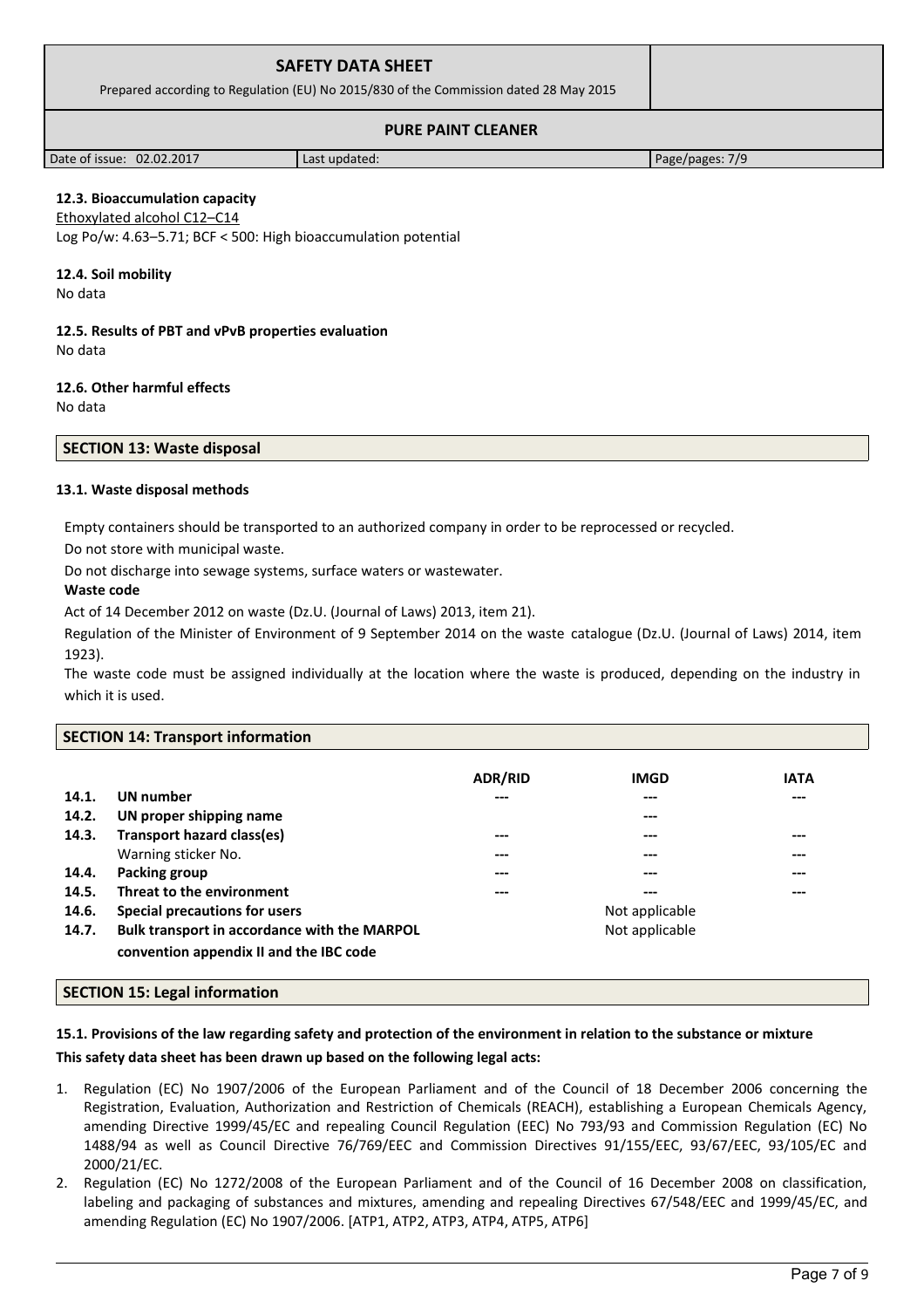| <b>SAFETY DATA SHEET</b><br>Prepared according to Regulation (EU) No 2015/830 of the Commission dated 28 May 2015 |  |
|-------------------------------------------------------------------------------------------------------------------|--|
| <b>PURE PAINT CLEANER</b>                                                                                         |  |

| 02.02.2017<br>Date of issue: | Last updated: | Page/pages: 8/9 |
|------------------------------|---------------|-----------------|

- 3. Commission Regulation (EU) 2015/830 of 28 May 2015 amending Regulation (EC) No 1907/2006 of the European Parliament and of the Council on the Registration, Evaluation, Authorization and Restriction of Chemicals (REACH) as corrected (replaces Regulation EC No 453/2015)
- 4. Act of 25 February 2011 on the chemical substances and their mixtures (DZ.U. (Journal of Laws) No 63, item 322 with amendments).
- 5. Regulation of the Minister of Labor and Social Policy of 6 June 2014 on the maximum permissible concentration and intensity of agents harmful to health in the work environment (Dz.U. (Journal of Laws) item 817).
- 6. Act of 14 December 2012 on waste (Dz.U. (Journal of Laws) 2013, item 21).
- 7. Regulation of the Minister of Environment of 9 September 2014 on the waste catalogue (Dz.U. (Journal of Laws) 2014, item 1923).
- 8. Classification of dangerous goods according to the European Agreement concerning the International Carriage of Dangerous Goods by Road (ADR).
- 9. Regulation of the Minister of Labor and Social Policy of 26 September 1997 on general provisions of occupational safety and health (Dz.U. (Journal of Laws) 2003 No 169, item 1650 with amendments).
- 10. Regulation of the Minister of Health of 30 December 2004 on occupational health and safety related to the presence of chemical agents in the workplace (Dz.U. (Journal of Laws) 2005 No 11, item 86 with amendments). Regulation of the Minister of Economy of 21 December 2005 on essential requirements for personal protection (Dz.U. (Journal of Laws) No 259, item 2173).

# **15.2. Chemical safety evaluation**

No chemical safety evaluation for the mixture.

# **SECTION 16: Additional information**

List of hazard statements from section: 3 **H302** Harmful if swallowed **H304** May be fatal if swallowed and enters airways. **H318** Causes serious eye damage **H400** Very toxic to aquatic life

# **CAS** (Chemical Abstracts Service)

**EC number** means one of the following:

- the number of the substance as given in the European Inventory of Existing Chemical Substances (EINECS),
- the number of the substance as given in the European List of Notified Chemical Substances (ELINCS)
- the number in the inventory of chemical substances listed in the European Commission's publication "No-longer polymers"

# **Description of used abbreviations, acronyms and symbols:**

**NDS** - maximum allowable concentration of substances hazardous to health in work environment **NDSCh** - temporary maximum allowable concentration **NDSP** - highest maximum allowable concentration **UN number** - the four-digit number that identifies hazardous materials and articles (UN No) **ADR** - the European Agreement concerning the International Carriage of Dangerous Goods by Road **RID** - the Regulation concerning the International Carriage of Dangerous Goods by Rail **IMDG** - International Maritime Dangerous Goods Code **IATA** – International Air Transport Association **vPvB** (substance) very Persistent very Bioaccumulable **PBT** (substance) Persistent Bioaccumulative Toxic **LD50** Lethal dose required to kill half the members of a tested population **LC50** Lethal concentration required to kill half the members of a tested population **ECX** Concentration at which X% inhibition of growth or growth rate is observed **NOEL** The highest concentration with no effect observed **BOD** Biochemical Oxygen Demand (BZT) pl: Biochemiczne Zapotrzebowanie Tlenu **COD** Chemical Oxygen Demand (ChZT) pl: Chemiczne Zapotrzebowanie Tlenu **ThOD** Theoretical Oxygen Demand - pl: Teoretyczne Zapotrzebowanie Tlenu